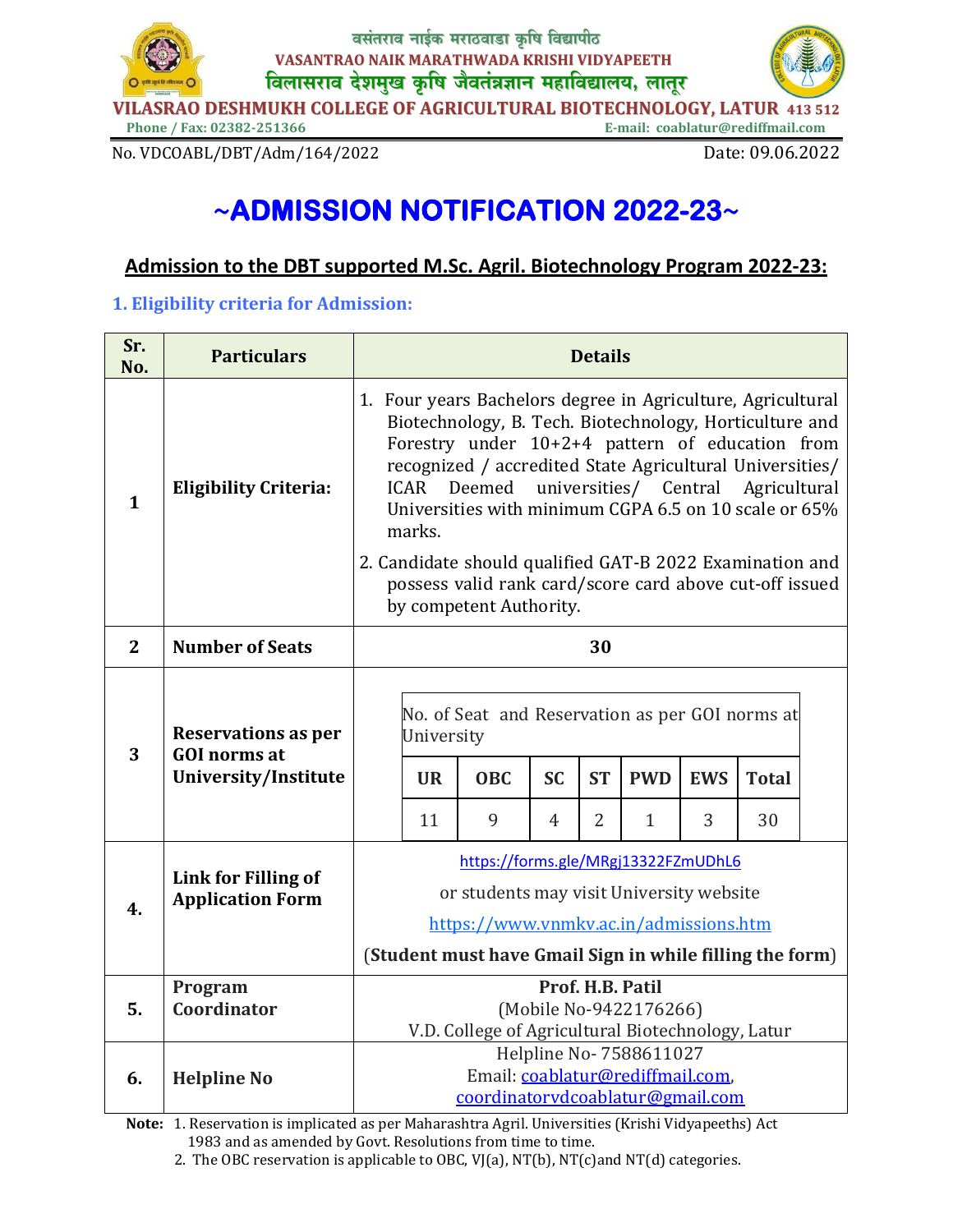# **General Guidelines to be followed for Admission to the DBT supported M.Sc. Agril. Biotechnology Program 2022-23 at VNMKV:**

# **Eligibility for admission to the M.Sc. Agriculture Biotechnology Program:**

- i. Four years Bachelors degree in Agriculture, Agricultural Biotechnology, B. Tech. Biotechnology, Horticulture and Forestry under 10+2+4 pattern of education from recognized or accredited State Agricultural Universities/ ICAR Deemed universities, Central Agricultural University with minimum CGPA 6.5 on 10 scale or 65% marks.
- ii. Valid GAT-B Score 2022 (Qualified in respective category)

### **General guidelines for applying to the M.Sc. Agril. Biotechnology admission**

- 1. The admission will be done on the basis of merit of GAT-B score conducted by DBT, GOI, New Delhi. The category-wise merit list for PG will be prepared. In case of tie of marks obtained between two candidates, the following criteria will be adopted for determining the merit rank of the candidate;
	- i. In case of tie, preference will be given with higher percentage of marks obtained in UG degree program.
	- ii. In case of further tie, preference will be given to the elder candidate.
	- iii. In case of further tie, preference will be given to the candidate with higher percentage of marks in 12th class.
	- iv. In case of further tie, preference will be given to the candidate with higher percentage of marks in 10th class.
	- 2. The details rules and regulations of PG program is provided in the PG Prospectus of SAU's of Maharashtra finalized by MCAER, Pune
- 3. The reservation policy of Government of India will be followed. Candidates seeking admission under reserved category (SC/ST/OBC/EWS/PWD) should submitt the certificate as per format given in the advertisement by DBT/RCB, New Delhi.
- 4. The Associate Dean and Principal, VDCOAB, Latur shall be the Chairman of the all admission Committee's constituted for admission to the DBT supported PG program.
- 5. The candidate must have minimum admission requirement at the time of publication of notification i.e on 9th June 2022.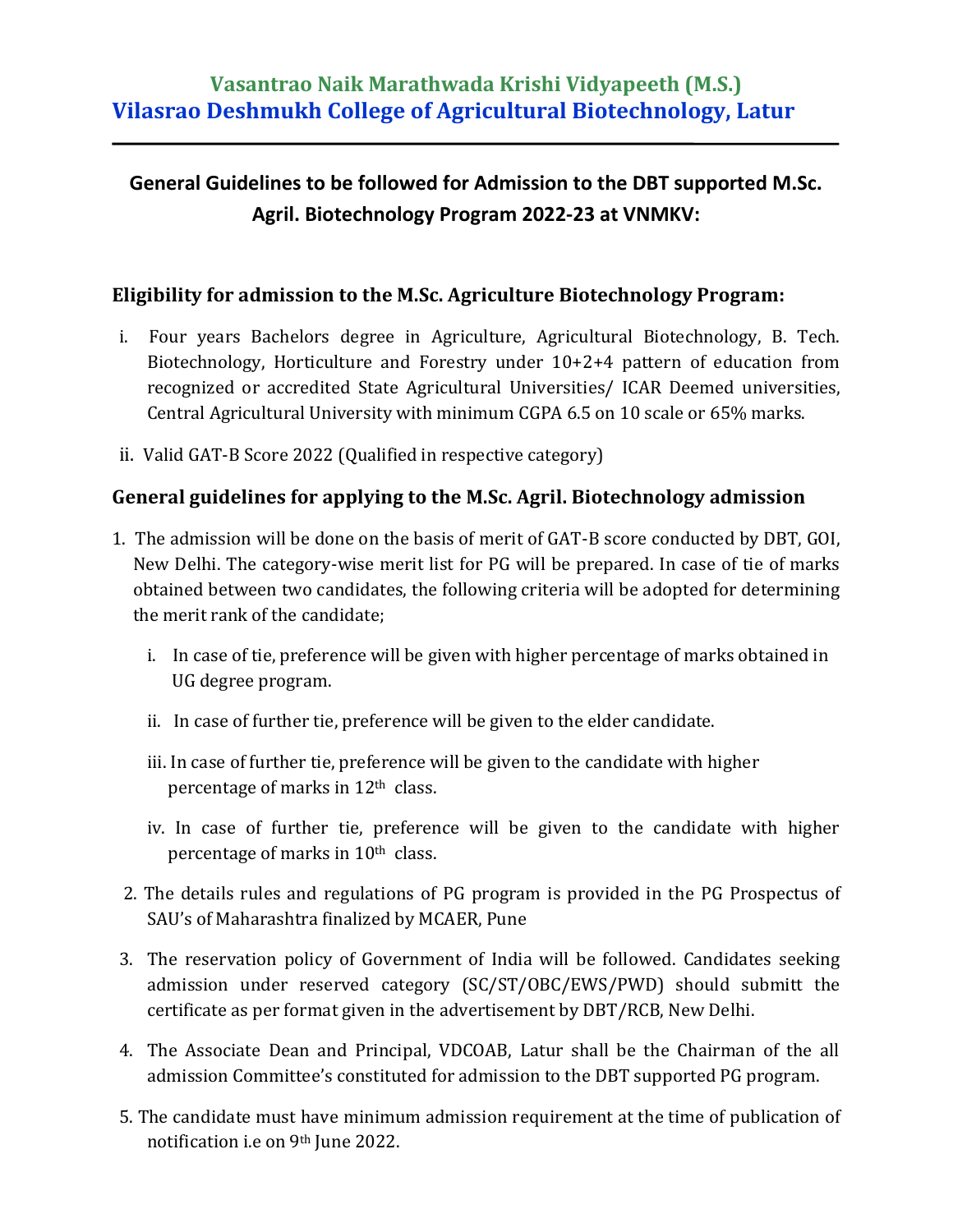| Sr.<br>No.   | <b>Admission Activity</b>                                                                                                                 | <b>Date</b>                   |  |  |  |
|--------------|-------------------------------------------------------------------------------------------------------------------------------------------|-------------------------------|--|--|--|
| $\mathbf{1}$ | Website for online application                                                                                                            | https://www.vnmkv.ac.in       |  |  |  |
| 2.           | Declaration of GAT-B 2022 Score by NTA                                                                                                    | 25 May 2022                   |  |  |  |
| 3.           | Declaration of GAT-B 2022 Category wise<br>merit list by DBT-RCB                                                                          | 06 June, 2022                 |  |  |  |
| 4.           | GAT-B 2022 Score and<br>Rank<br>card<br>download from NTA website                                                                         | 08 June, 2022                 |  |  |  |
| 5.           | Display of Admission Notification                                                                                                         | 09 June, 2022                 |  |  |  |
| 6.           | Receipt of Applications for admissions                                                                                                    | 09-29 June, 2022              |  |  |  |
| 7.           | Scrutiny of Applications and Display of<br>Master List (Category wise) of selected<br>candidates<br>University/Institute<br>on<br>website | On or before<br>30 June, 2022 |  |  |  |
| 8.           | Grievance submission                                                                                                                      | 03 July, 2022                 |  |  |  |
| 9.           | Display of first admission list of selected<br>candidates                                                                                 | 04 July, 2022                 |  |  |  |
| 10.          | Admission of selected Candidates and fess<br>submission by Candidates                                                                     | Upto 23 July, 2022            |  |  |  |
| 11.          | Display of vacant seats and second list of<br>selected candidates (if required)                                                           | 25 July, 2022                 |  |  |  |
| 12.          | Transfer of Candidates (if any)                                                                                                           | 1 August, 2022                |  |  |  |
| 13.          | Admission of selected Candidates and fess<br>submission by Candidates (for 2 <sup>nd</sup> list)                                          | Upto 07 August 2022           |  |  |  |
| 14.          | Closure of Admission                                                                                                                      | 8 August 2022                 |  |  |  |
| 15.          | Submission of list of admitted students to<br><b>DBT</b>                                                                                  | 22 August 2022                |  |  |  |

6. Online counseling towards admission will be followed as per the below schedule.

- 7. Submission of online form is compulsory.
- 8. All categories of students completed four years Bachelors degree in Agriculture, Agricultural Biotechnology, B. Tech. Biotechnology, Horticulture and Forestry under 10+2+4 pattern of education from recognized/ accredited State Agricultural Universities/ ICAR Deemed universities, and Central Agricultural University with minimum CGPA 6.5 on 10 scale or 65% marks and as per their common merit rank can participate in online counseling as per the counseling schedule.
- 9. All candidates are advised to visit VNMKV University website regularly to know the latest updates of counseling and related information.
- 10. The candidates will have to upload all original certificates issued by competent authority before verification committee for securing admission and then only, the candidate will be permitted to pay fee online or failing which the candidate will be disqualified for all counseling and will not be eligible for admission.